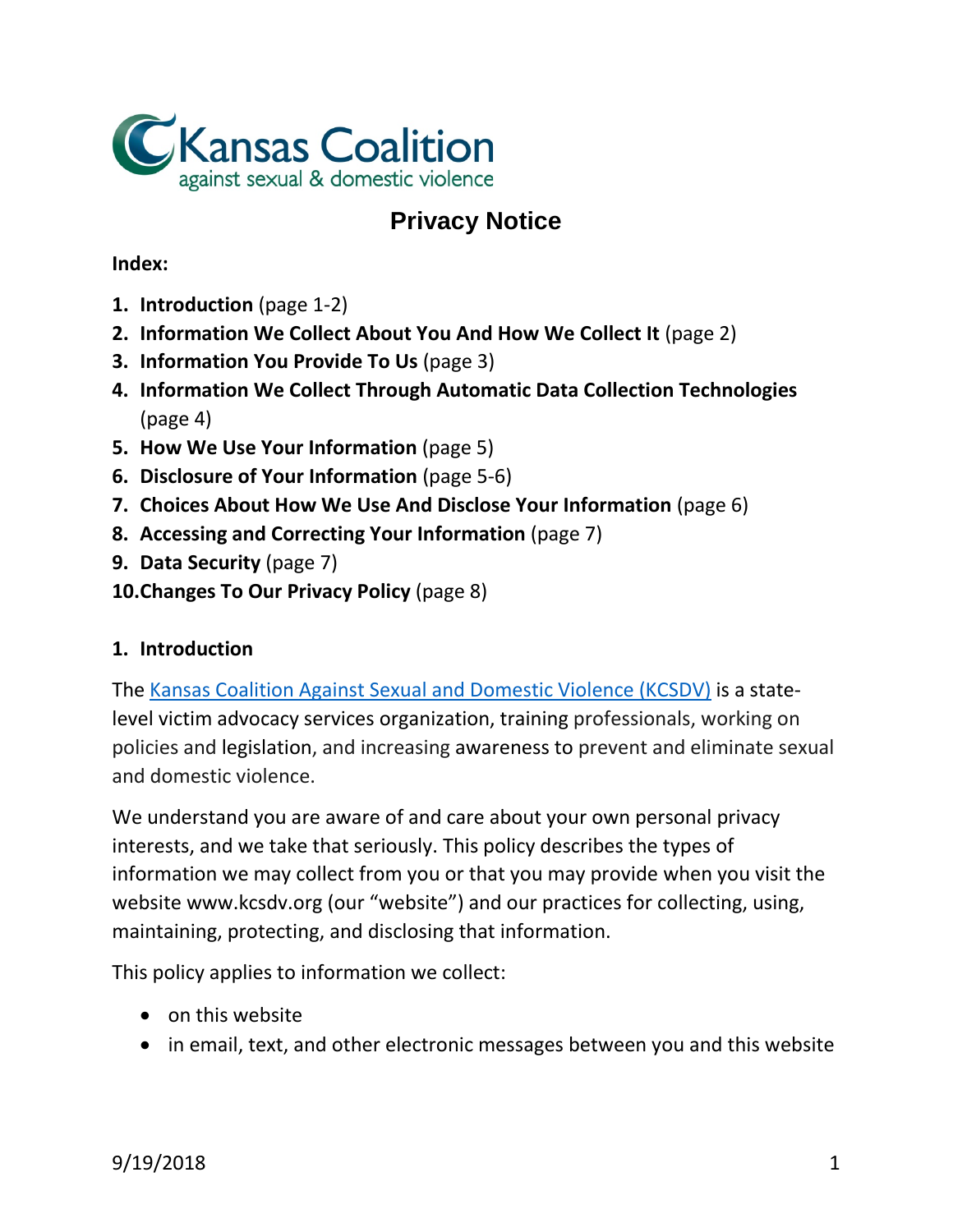# **1. Introduction (continued)**

We recognize that information privacy is an ongoing responsibility, and so we will from time to time update this Privacy Notice as we undertake new personal data practices or adopt new privacy policies.

## **2. Information We Collect About You And How We Collect It**

We collect several types of information from and about users of our website, including:

- information by which you may be personally identified, such as name and email address ("personal information");
- information that is about you but individually does not identify you, such as your location, age range and gender; and/or
- information about your internet connection, the equipment you use to access our Website and usage details, including but not limited to IP addresses

We collect this information:

- directly from you when you provide it to us
- automatically as you navigate through the site. Information collected automatically may include usage details, IP addresses, and information collected through cookies

-- CONTINUED ON NEXT PAGE --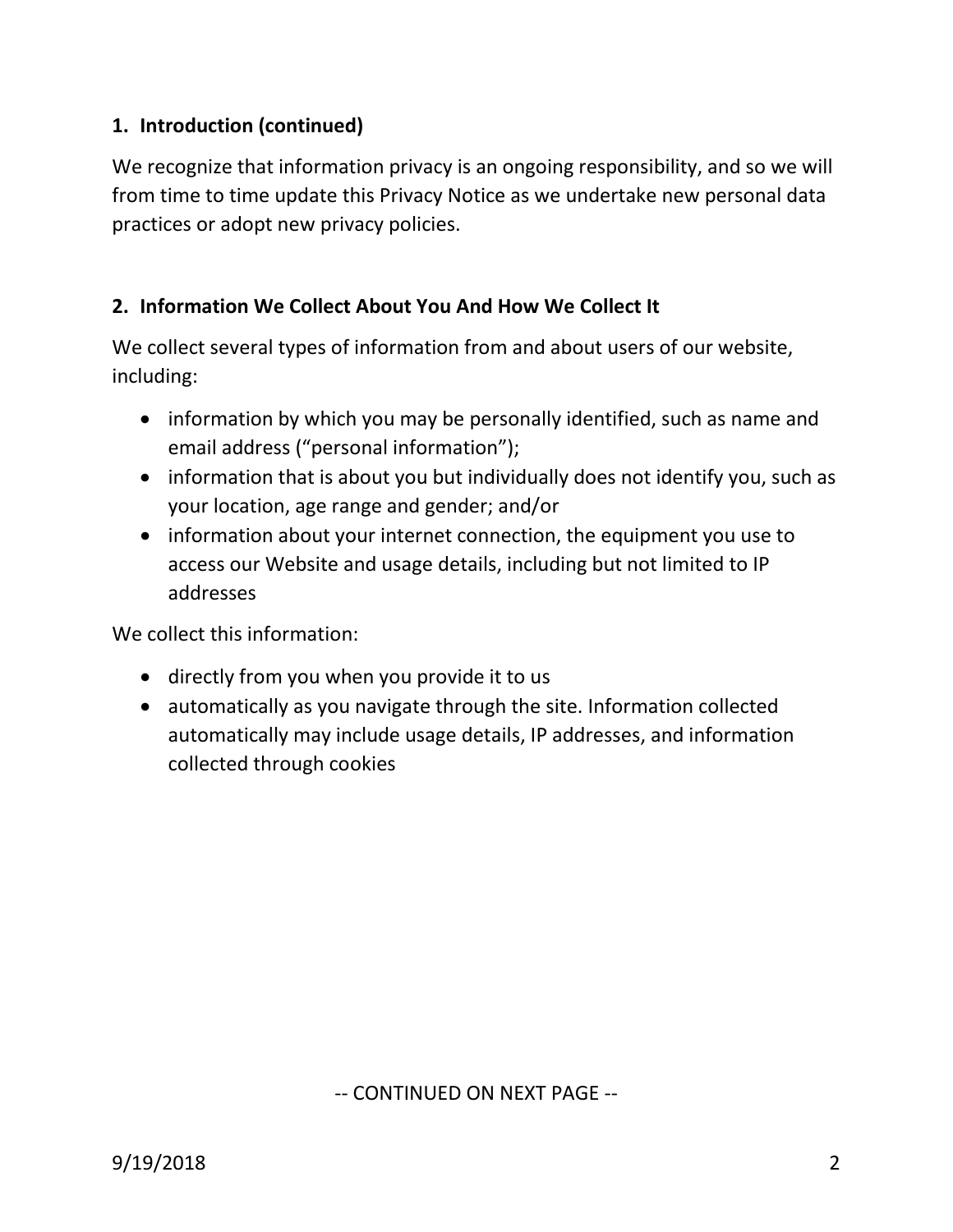# **3. Information You Provide To Us**

The information we collect on or through our website may include:

- information that you provide by filling in forms on our website. This includes information provided at the time of registering to use our website, subscribing to our service, or posting material. We may also ask you for information if you report a problem with our website
- records and copies of your correspondence (including email addresses), if you contact us; and
- your responses to surveys that we might ask you to complete for research and evaluation purposes

You also may be permitted to provide information to be published or displayed (hereinafter, "posted") on public areas of the website, or transmitted to other users of the website or third parties (collectively, "Submissions"). To the extent your Submissions are posted on the website, they are posted and transmitted to others at your own risk. Additionally, we cannot control the actions of other users of the website with whom you may choose to share your Submissions. Therefore, we cannot and do not guarantee that your Submissions will not be viewed by unauthorized persons.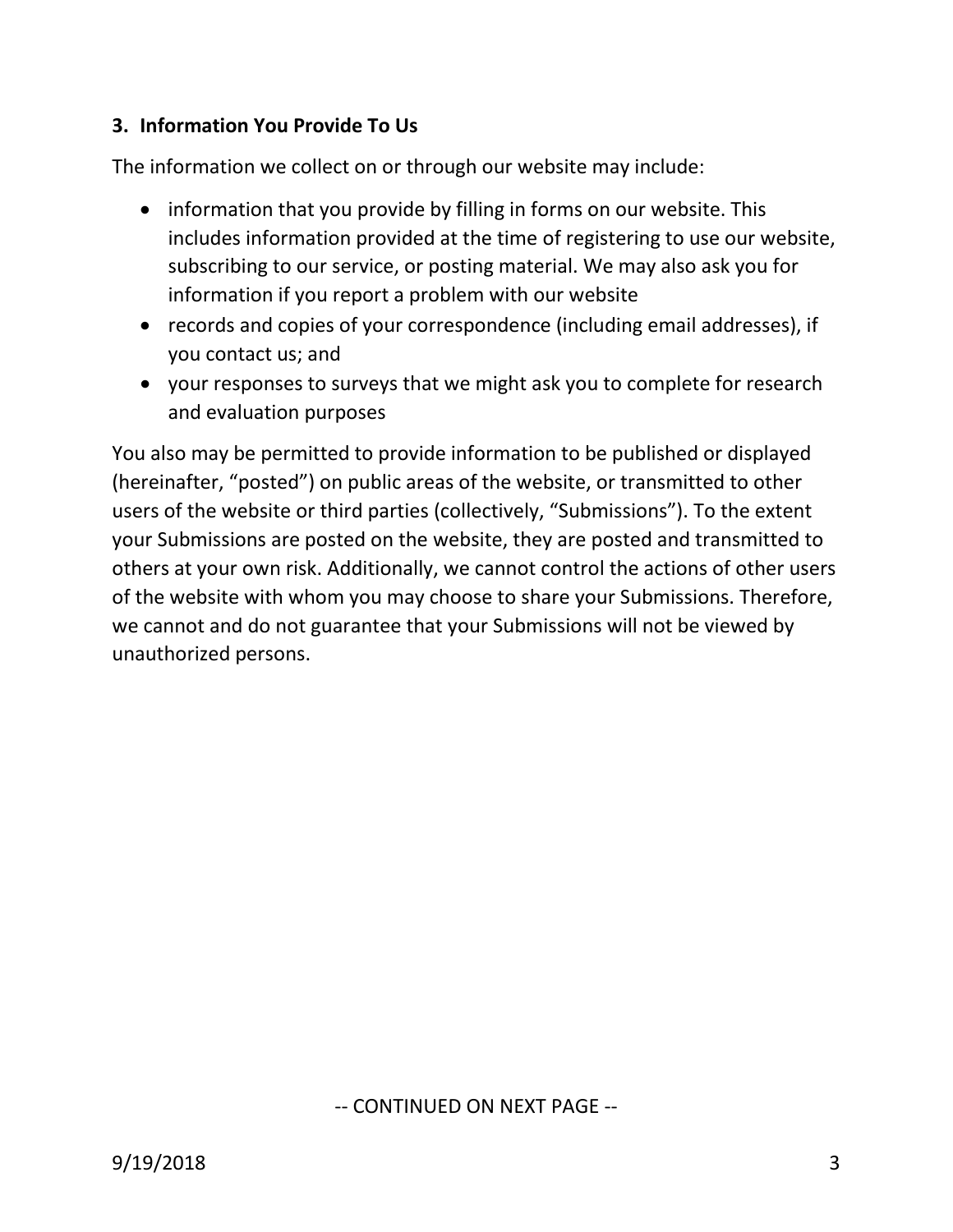# **4. Information We Collect Through Automatic Data Collection Technologies**

As you navigate through and interact with our website, we may use automatic data collection technologies to collect certain information about your equipment, browsing actions, and patterns, including:

- details of your visits to our website, including traffic data and other communication data and the resources that you access and use on the website
- information about your computer and internet connection, including your IP address, operating system, and browser type

The information we collect automatically is statistical data and does not include personal information, but we may maintain it or associate it with personal information we collect in other ways in order to help us to improve our website and to deliver a better and more personalized service, including by enabling us to:

- estimate our audience size and usage patterns
- store information about your preferences, allowing us to customize our Website according to your individual interests
- speed up your searches
- recognize you when you return to our website

The technologies we use for this automatic data collection may include:

• cookies (or browser cookies). A cookie is a small file placed on the hard drive of your computer. You may refuse to accept browser cookies by activating the appropriate setting on your browser. However, if you select this setting you may be unable to access certain parts of our website. Unless you have adjusted your browser setting so that it will refuse cookies, our system will issue cookies when you direct your browser to our website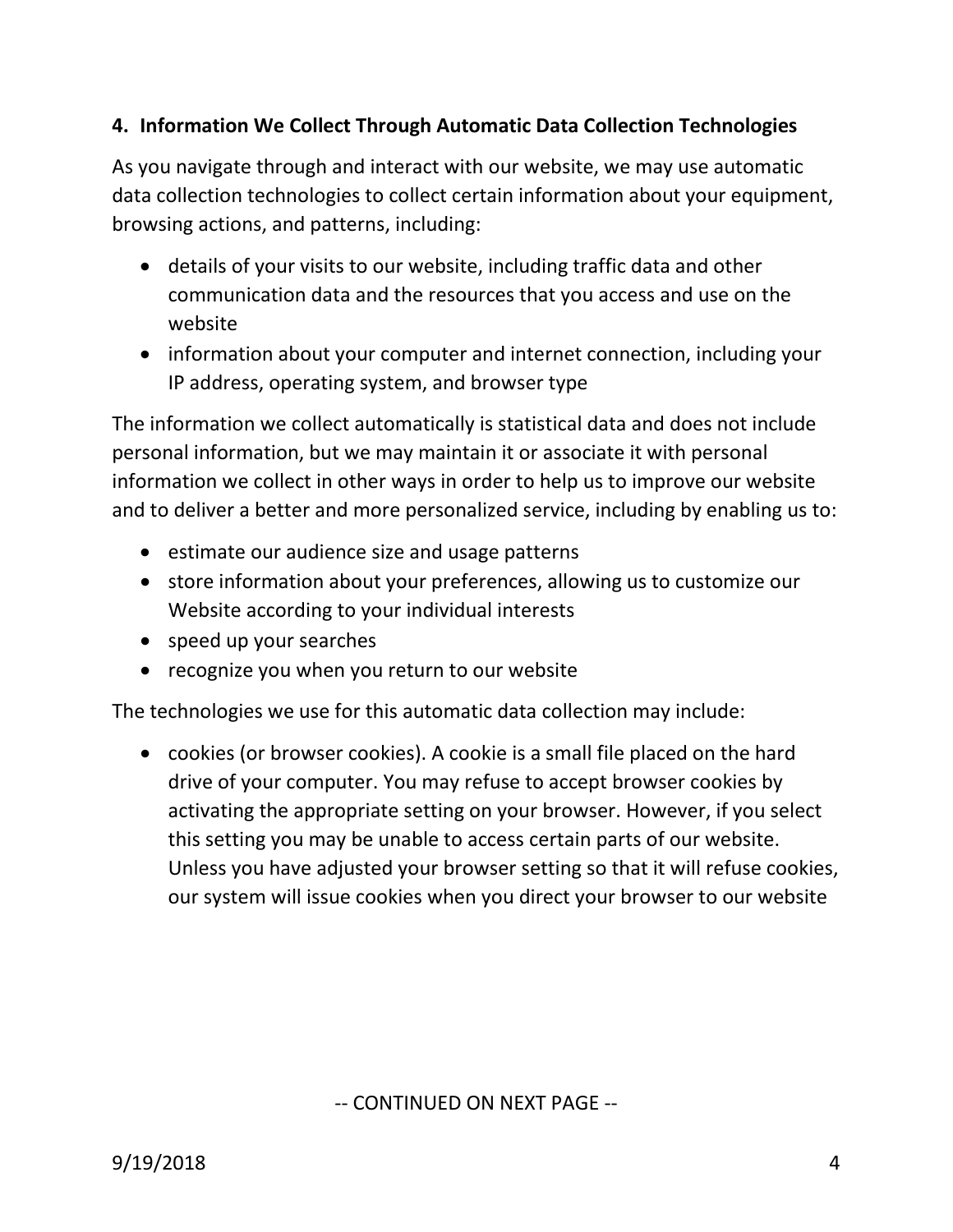## **5. How We Use Your Information**

We use information that we collect about you or that you provide to us, including any personal information:

- to present our website and its contents to you
- to provide you with information, products, or services that you request from us
- to fulfill any other purpose for which you provide it
- to carry out our obligations and enforce our rights arising from any contracts entered into between you and us, including for billing and collection
- to notify you about changes to our website or any products or services we offer or provide through it
- to allow you to participate in interactive features on our website, and
- for any other purpose with your consent

#### **6. Disclosure of Your Information**

We may disclose aggregated information about our users, and information that does not identify any individual, without restriction.

We may disclose personal information that we collect or you provide as described in this privacy policy:

- to our affiliates
- to service providers, and other third parties we use to support our business and who are bound by contractual obligations to keep personal information confidential and use it only for the purposes for which we disclose it to them
- for any other purpose disclosed by us when you provide the information
- with your consent

-- CONTINUED ON NEXT PAGE --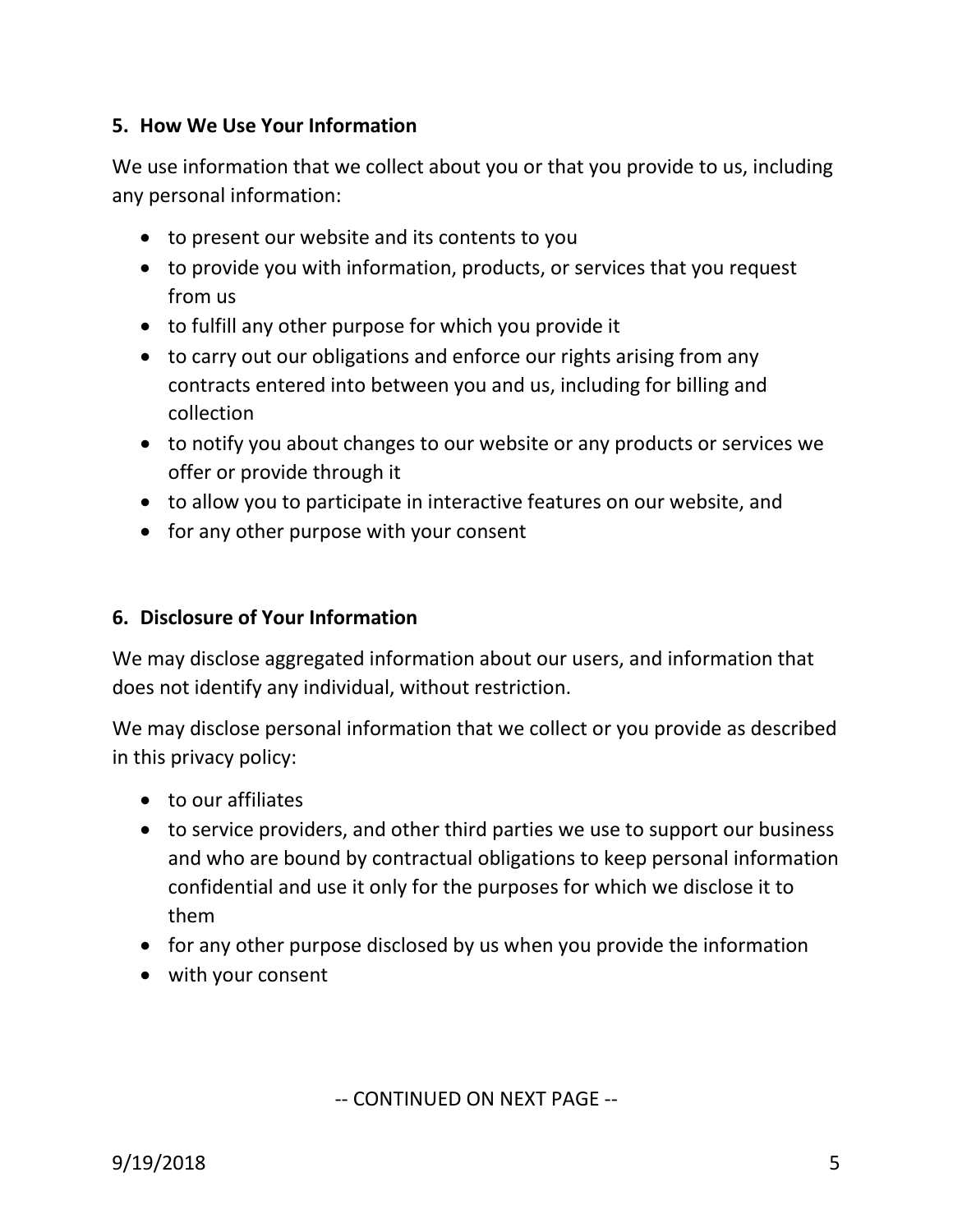# **6. Disclosure of Your Information (continued)**

We may also disclose your personal information:

- to comply with any court order, law, or legal process, including to respond to any government or regulatory request
- if we believe disclosure is necessary or appropriate to protect the rights, property, or safety of KCSDV, our members, or others

**We will not give, sell, or otherwise transfer addresses maintained on our website to any other party for the purposes of initiating, or enabling others to initiate electronic mail messages without your consent.**

## **7. Choices About How We Use And Disclose Your Information**

We strive to provide you with choices regarding the personal information you provide to us. We have created mechanisms to provide you with the following control over your information:

#### • **Tracking Technologies and Advertising**

You can set your browser to refuse all or some browser cookies, or to alert you when cookies are being sent. If you disable or refuse cookies, please note that some parts of this site may then be inaccessible or not function properly.

#### • **Information from KCSDV**

If you do not wish to have your contact information used by KCSDV to inform you about events or programs which may be of interest to you, you can opt-out by checking or unchecking the relevant options or by sending us an email stating your request to coalition@kcsdv.org.

-- CONTINUED ON NEXT PAGE --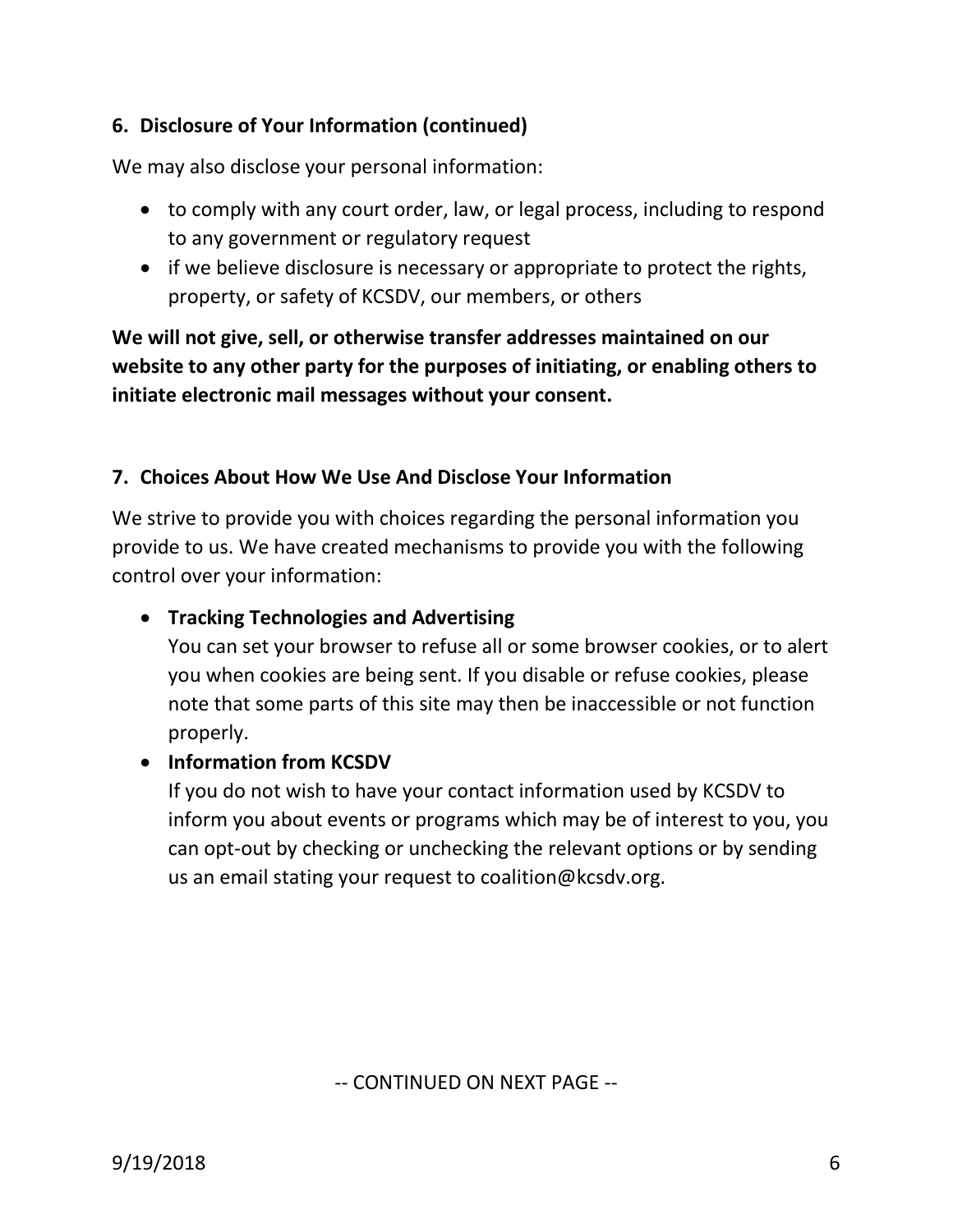# **8. Accessing and Correcting Your Information**

You can review and change your personal information by logging into the website and visiting your account profile page.

You may also send us an email at coalition@kcsdv.org to request access to, or correction of, any personal information that you have provided to us. We may not accommodate a request to change information if we believe the change would violate any law or legal requirement or cause the information to be incorrect.

# **9. Data Security**

We have implemented measures designed to secure your personal information from accidental loss and from unauthorized access, use, alteration, and disclosure.

The safety and security of your information also depends on you. Where we have given you (or where you have chosen) a password for access to certain parts of our website, you are responsible for keeping this password confidential.

We ask you not to share your password with anyone. We urge you to be careful about giving out information in public areas of the website. The information you share in public areas may be viewed by any user of the website.

Unfortunately, the transmission of information via the internet is not completely secure. Although we do our best to protect your personal information, we cannot guarantee the security of your personal information transmitted to our website. Any transmission of personal information is at your own risk. We are not responsible for circumvention of any privacy settings or security measures contained on the website.

Also, be aware that someone accessing your computer may find out you are accessing the KCSDV website. While we have added an "escape" button to leave the site quickly, there may still be a data trail available to others who have access to your computer.